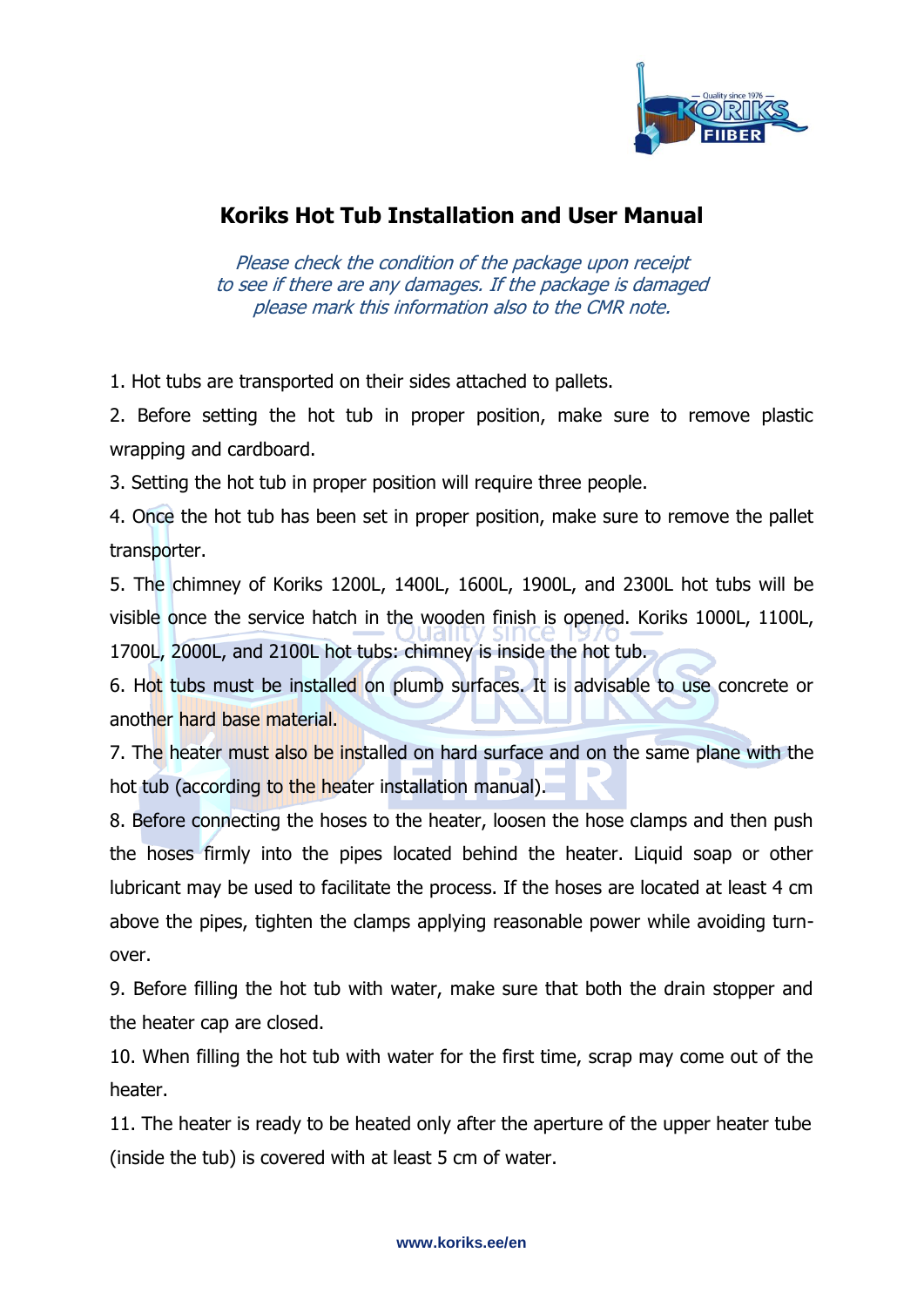

12. One should only heat the heater with wood.

13. The tub can be emptied after making sure that the fire in the heater has died out and the embers are cold. Open the heater cap to also empty the heater.This is particularly important in winter in order to prevent the pipes and the heater from freezing.

14. Hot tubs may be cleaned using pressure washers or washing detergents, cloths and sponges used in household.

15. Do not use abrasive or rough materials for cleaning. It is also prohibited to remove dirt using sharp objects.

16. The wood finish around the tub is treated with tar oil. It would be good to repeat this treatment once a year.

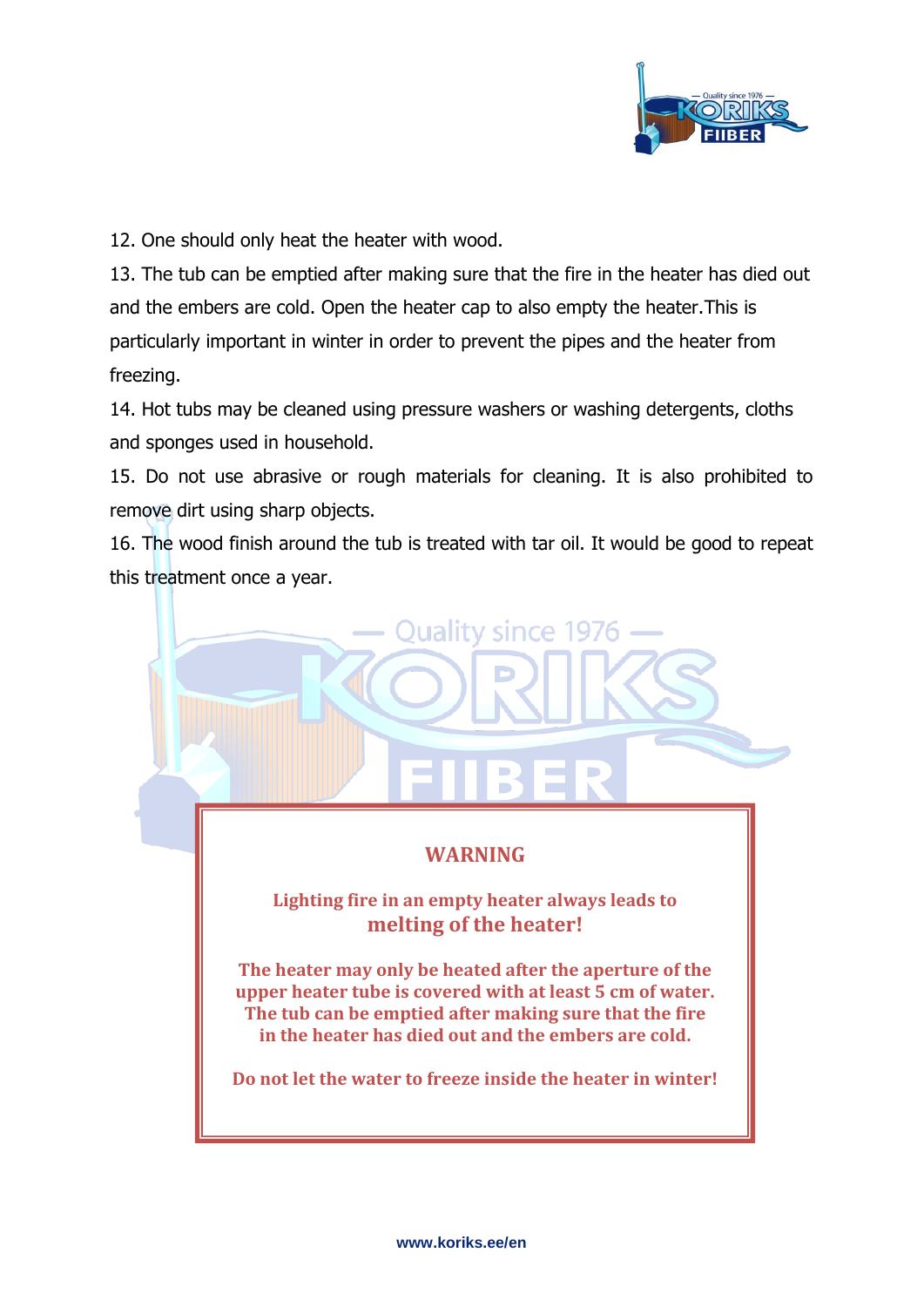

## **GENERAL WARNINGS**

- **One may never leave children unsupervised near or inside the hot tub!**
- **Excessive use of chemicals (e.g. chlorine) in bathing water can cause health problems! The recommended concentration of free chlorine in bathing water is 0.6–1.0 ppm.**
- **Hot tub cover (PVC, makrolon, urethane) will not hold the weight of a person! Do not allow children to climb on the cover neither to jump on it!**
- **Only an adult may heat the heater!**
- **The front panel of the heater as well as the chimney will get hot during the heating and one may not in any circumstance touch those parts with bare hands!**